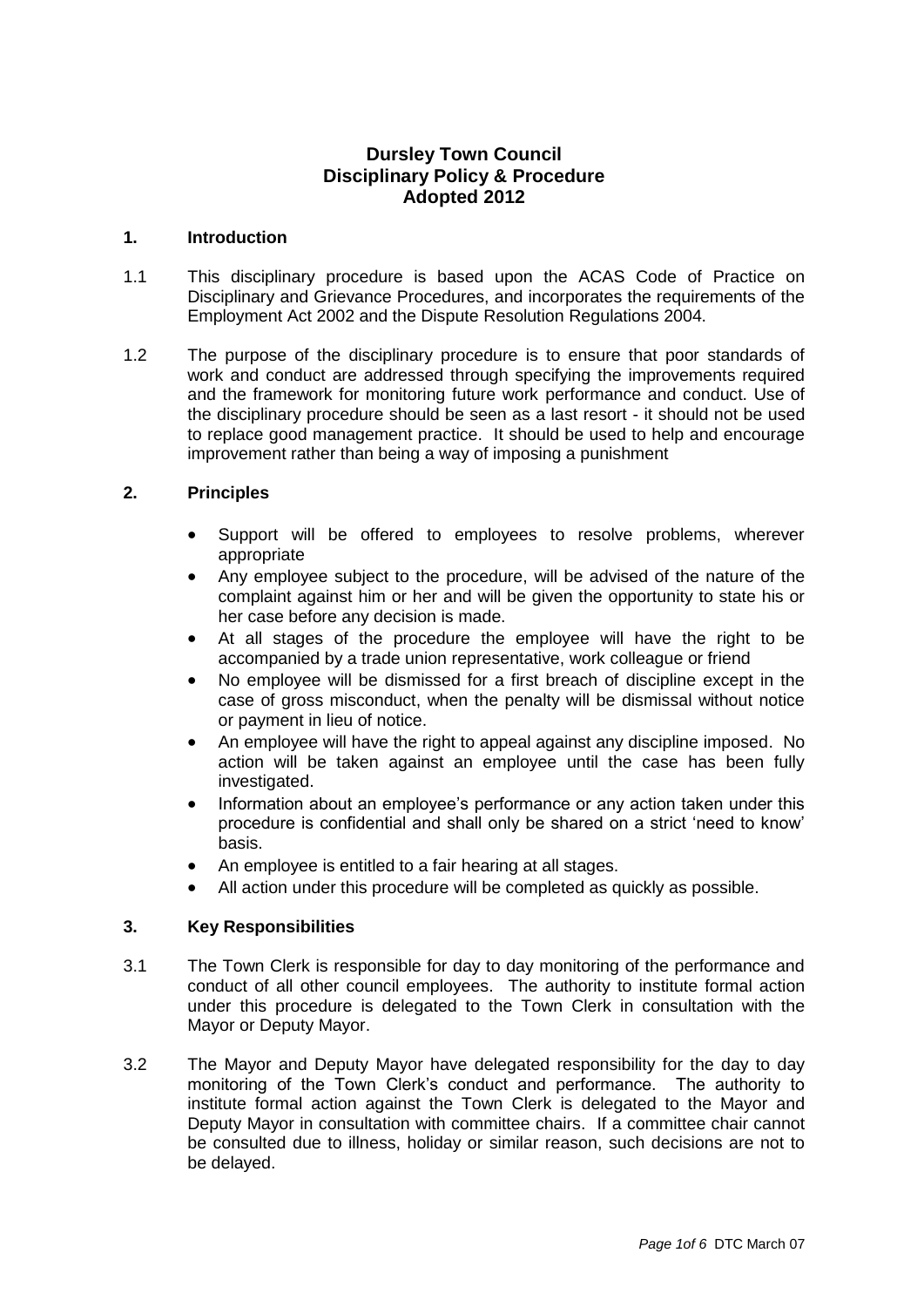- 3.3 A decision to impose any disciplinary measure shall only be made by a panel convened in accordance with Appendix 2.
- 3.4 A decision to suspend an employee in accordance with paragraph 5.6 may only be made by the Mayor and/or the deputy mayor.
- 3.5 Every member of the council and every council employee is responsible for reporting any concern regarding the conduct or performance of any council employee including Health & Safety issues.
- 3.6 Appeals against disciplinary measures shall be heard by the Staffing Committee in the case of any formal warning, including a final written warning. Any decision to dismiss an employee shall be reviewed by the whole council, whether an appeal has been lodged or not.

#### **4. Informal Action**

- 4.1 Normally, discipline is effectively maintained by example, advice, job training and informal reprimands, and by members of staff abiding by the proper standards of conduct, and the rules and regulations of the Council.
- 4.2 The Town Clerk is responsible for specifying and enforcing the standards of behaviour and performance required. In cases of minor infringements, misdemeanours or under-performance the Town Clerk should talk to the employee on an informal basis with a view to effecting an improvement in work or conduct, and to avoid using formal action.
- 4.3 The member of staff should be advised of the conduct or standard expected in the future and of the possible consequences of further problems. If the misconduct or unsatisfactory performance persists and is not considered to be serious enough to invoke formal action, recorded discussions should take place with the employee. Such informal discussions, which are part of normal supervisory responsibilities, are separate from the formal disciplinary procedure.
- 4.4 Where there are concerns regarding the performance of the Town Clerk such informal action is to be undertaken by the Mayor and Deputy Mayor.

#### **5. Formal Action**

- 5.1 Formal action is to be taken where improvement has not been brought about by informal action or where misconduct or unsatisfactory performance is considered to be too serious to warrant informal action. Appendix 1 provides guidance on what may constitute misconduct and gross misconduct.
- 5.2 Where formal action is instituted, an investigatory meeting will be convened. The employee concerned shall be given written notice of such meeting, which shall specify the reasons for the meeting. The employee will be reminded that they may be accompanied at the meeting by a trade union official, a work colleague or friend. All such meetings shall be conducted in accordance with Appendix 2.
- 5.3 The employee shall receive at least three working days notice of an investigatory hearing. If the employee has genuine difficulties in attending the meeting or in arranging the attendance of a representative, the meeting may be delayed for such period as is reasonable.
- 5.4 In any case where an employee might be dismissed, the notice will advise him or her of this possibility.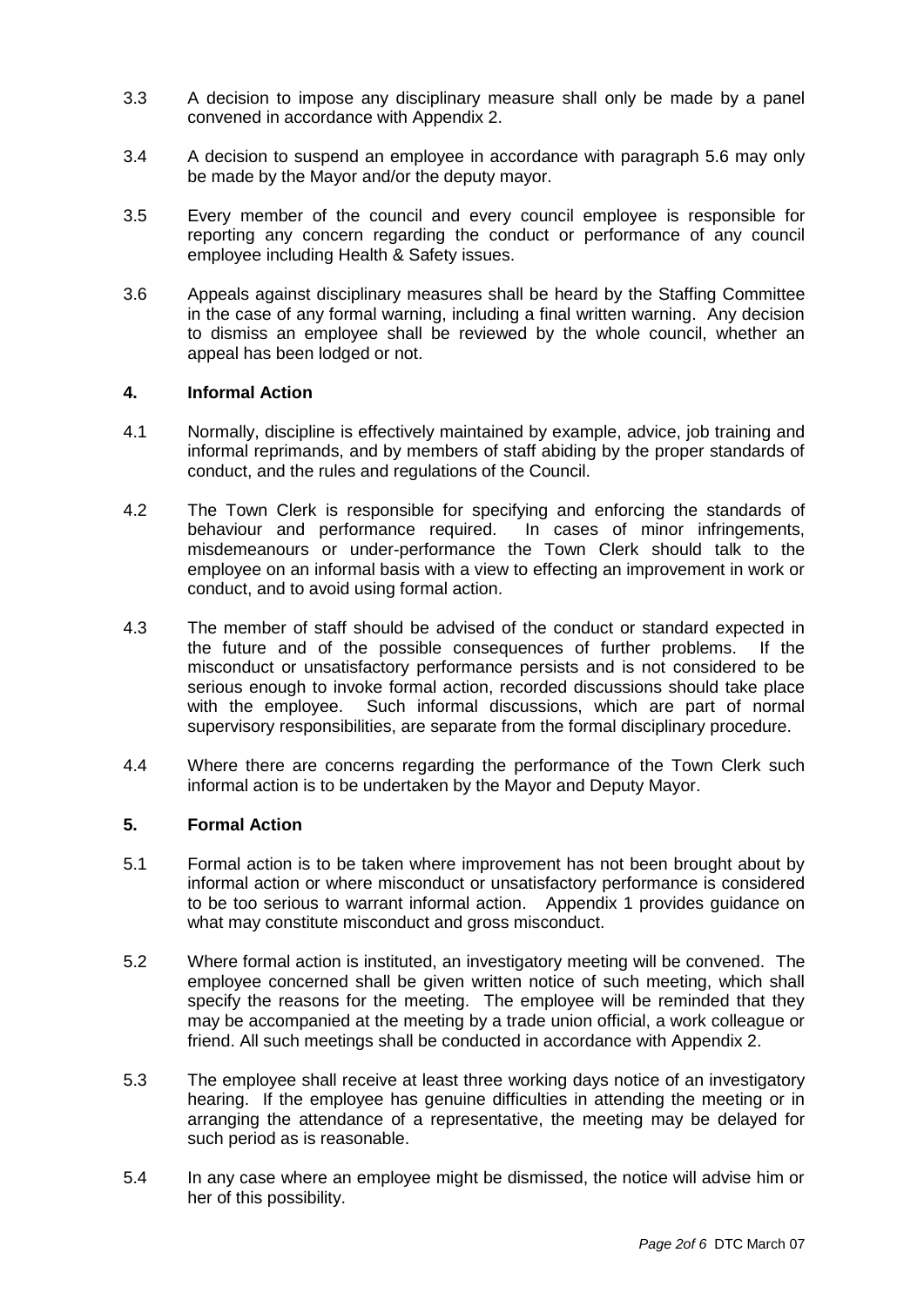5.5 Nothing in this procedure shall prevent the council from engaging any external consultant to advise upon or to investigate any disciplinary matter. In cases of urgency, the Mayor and the Deputy Mayor shall have delegated authority to incur expenditure of up to £1,000 upon such services. Such expenditure shall be reported to Staffing Committee members. No further expenditure shall be incurred except in accordance with the council's standing orders and constitution.

### 5.6 Suspension

In cases of alleged gross misconduct or negligence the employee may be suspended from work on full pay if his or her continuing presence at work would clearly be prejudicial to the satisfactory operation of the council's business. Any suspension shall be for as short a period as possible and must be brought to an end as soon as any investigation indicates that there are no longer any reasons for it to continue. In any event, the suspension must be formally reviewed by the Mayor and Deputy Mayor after one month.

# 5.7 Police Investigation

Where an employee is suspected of any criminal offence while engaged on the council's business, the Town Clerk or the Mayor and Deputy Mayor shall consider whether to report the matter to the police. Such action will not relieve the council of responsibility to conduct its own separate investigation.

# **6. Appeals against Disciplinary action**

- 6.1 The employee may appeal against any disciplinary measure within 14 days of receiving notification as set out in Appendix 2 below. At least 14 days notice shall be given of an appeal hearing, which shall be convened on a Tuesday. Where an employee has genuine difficulties in attending the meeting or in arranging representation, the Appeal hearing may be delayed for such period as is reasonable.
- 6.2 An employee may make verbal and/or written representations to an appeal hearing. All such hearings shall be conducted in accordance with Appendix 3.
- 6.3 An appeal hearing shall proceed in the absence of an employee if they fail to attend the hearing within 15 minutes of the time appointed for the hearing without having given prior notice.
- 6.4 No member of the council shall participate in the consideration of appeals or be present where such appeals are considered if:
	- He or she has been a member of any panel that has imposed the disciplinary measure subject to appeal, or
	- He or she has provided any evidence in proceedings that have resulted in the disciplinary action subject to appeal, or
	- He or she has provided advice or been consulted on the taking of the specific disciplinary measure subject to appeal, or
	- He or she has any other conflict of interest.
- 6.5 A member shall not be excluded from participation where they have been consulted on whether formal disciplinary action should be instituted.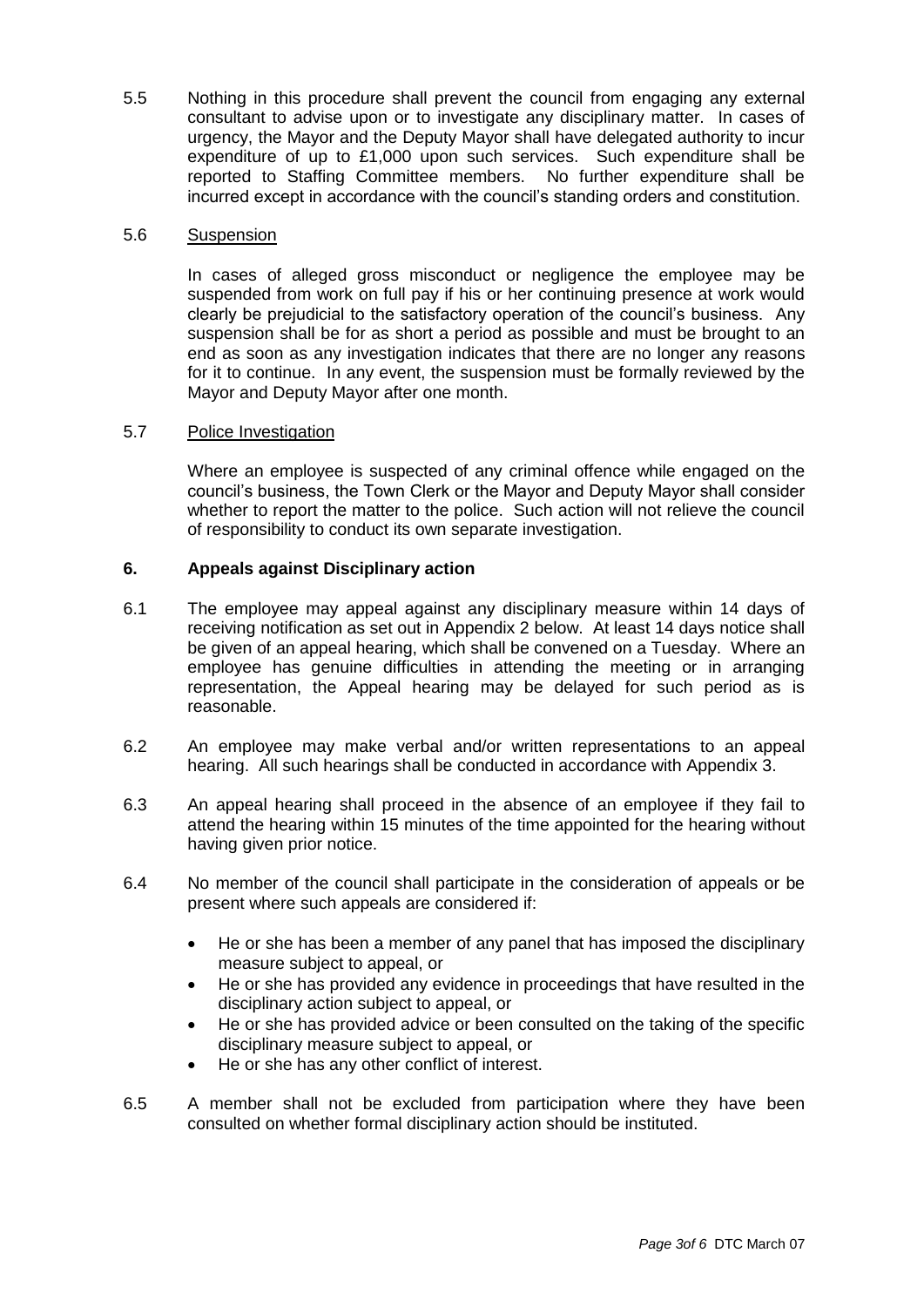# **Appendix 1 - Misconduct & Gross Misconduct**

#### **Misconduct**

- I The following list sets out examples of breaches of discipline, which may render an employee liable to disciplinary action. These examples would not normally justify dismissal for a first offence
	- Persistent lateness and poor time-keeping.
	- Absence from work, including going absent during work, without valid reason, notification or authorisation.
	- Failure to observe Town Council regulations and procedures.
	- Failure to comply with a reasonable instruction
	- Insubordination
	- Unauthorised use of council equipment or property for personal purposes.
	- Acting contrary to the interests of the council.
	- Neglect of council equipment
	- Health & Safety breaches of a serious nature

#### **Gross Misconduct**

- Ii Gross misconduct is misconduct that is so serious that it destroys the employment contract between employer and employee and makes any further working relationship and trust impossible. Where it is believed that an employee has committed an act of gross misconduct they may (following proper investigation where necessary and disciplinary hearing) be summarily dismissed (i.e. the dismissal should be without notice period or pay in lieu of notice).
- Iii There is no exhaustive list of gross misconduct but the following actions (or inaction) may amount to gross misconduct, if proven.
	- Theft of the council's property
	- Fraud and/or deliberate falsification of record
	- Physical or verbal assault at work
	- Deliberate damage to council property
	- Serious negligence which causes unacceptable loss, damage or injury
	- Serious acts of insubordination
	- Serious infringement of health and safety rules
	- Serious breach of confidence
	- Accessing, viewing or sending inappropriate material using the council's IT facilities
	- Serious bullying or harassment at work
	- Bringing the Town Council into disrepute
	- Discrimination against any person on grounds of gender, race, religion or sexuality
	- Criminal offences outside of work that make the employee unsuitable to continue their duties for the Town Council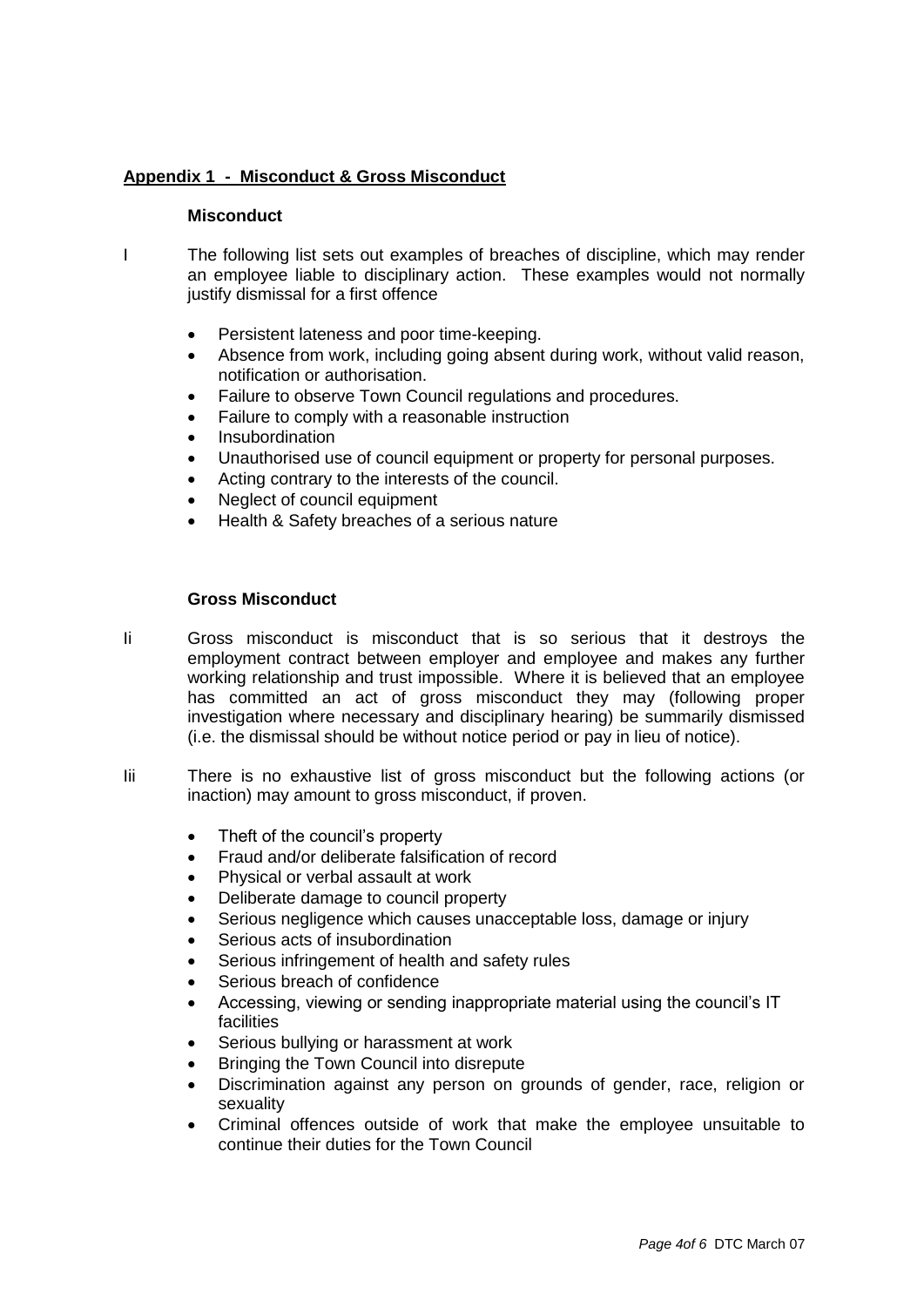### **Appendix 2 – Conduct of Investigatory Hearings**

- i The purpose of the meeting is to fully investigate the allegation and to determine whether the complaint is justified and disciplinary measures should be taken.
- ii The meeting shall be conducted by a panel comprising of three members of the council, who shall be drawn by lot by the Mayor together with three reserves. The three panel members shall decide who which one of them will chair. The other two panel members shall take notes of meeting.
- iii The employee may be accompanied by an advisor of whoever he/she wishes. The employee shall have the opportunity to ask for an adjournment to consult privately with their advisor at any point.
- iv Procedure
	- (a) The chair will introduce everyone present and outline the procedure.
	- (b) The chair will invite the Town Clerk or other investigator to present the concerns about the employee.
	- (c) The employee or their representative shall have the opportunity to ask questions.
	- (d) The Panel may ask questions
	- (e) The employee or their representative shall have the opportunity to provide submissions on the facts.
	- (f) The Town Clerk or other investigator shall have the opportunity to ask questions
	- (g) The panel may ask questions.
	- (h) The panel shall deliberate in private.
	- (i) The meeting shall be reconvened and the chair will report the panel's finding on fact.
	- (j) If there is a finding of misconduct, the chair will invite any submissions by way of mitigation.
	- (k) The Panel shall again retire to consider appropriate disciplinary measures
	- (l) The meeting shall be reconvened to deliver the disciplinary measure if any.
- v The panel will consider Verbal, visual and/or written evidence. The meeting may be adjourned at any point if the chair considers it expedient or if further information or investigations are necessary.
- vi The panel has delegated authority to impose any disciplinary measure including dismissal.
- vii The employee shall receive notification of the panel's decision with a summary of reasons within 48 hours. The employee shall be notified of their right to appeal. Any decision to dismiss shall be effective as directed by the panel. Any decision to dismiss an employee shall be reviewed by the whole council at its next meeting.